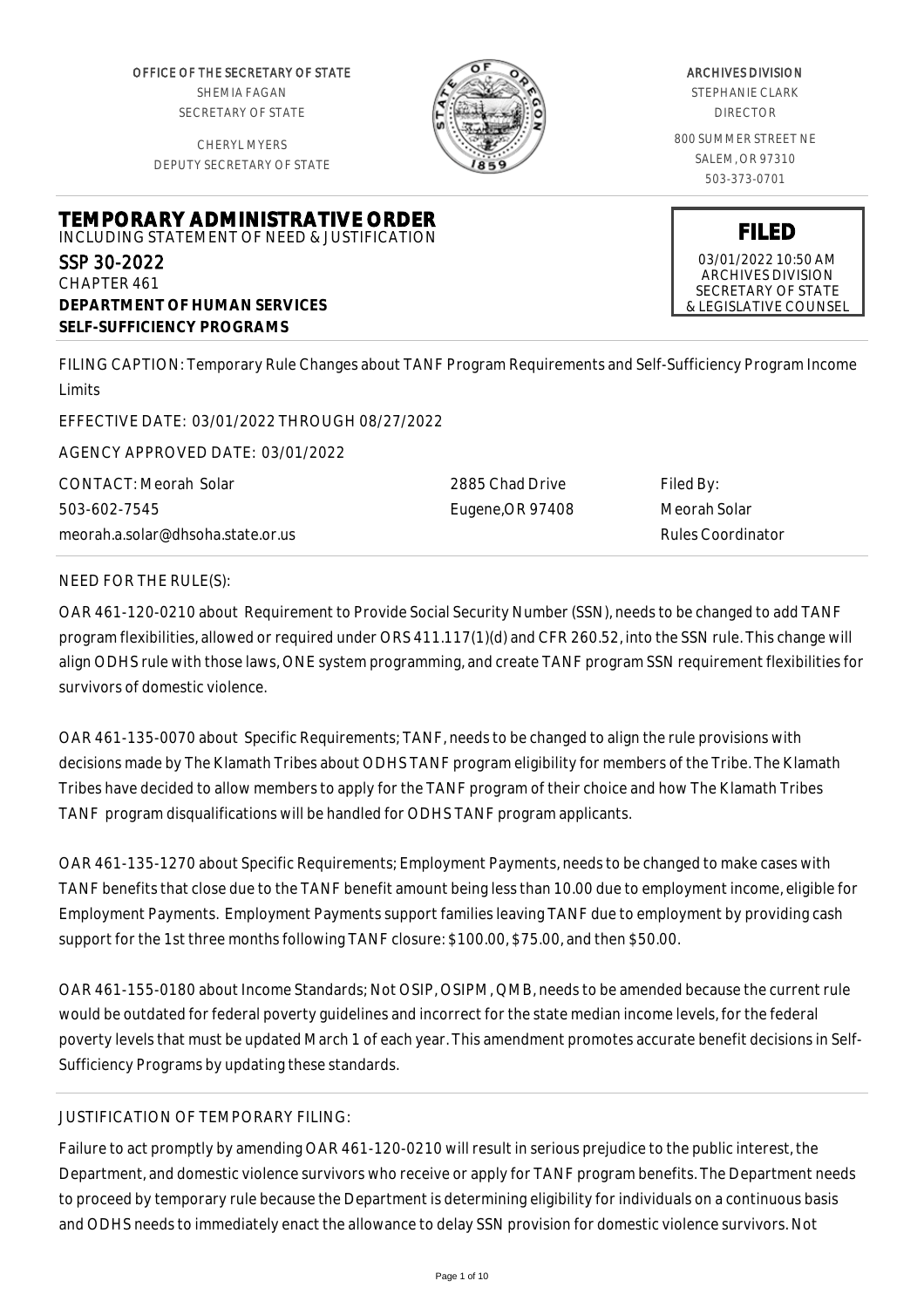implementing the rule change now may put survivors who need TANF benefits but cannot provide an SSN for safety reasons, at risk.

Failure to act promptly by amending OAR 461-135-0070 will result in serious prejudice to the public interest, the Department, and members of The Klamath Tribes who wish to apply for ODHS TANF program benefits. The Department needs to proceed by temporary rule because the Department is determining eligibility for the ODHS TANF program on a continuous basis and ODHS needs to immediately update the rule with the decisions of The Klamath Tribes. Not implementing the rule change now will delay implementing their decisions.

Failure to act promptly by amending OAR 461-135-1270 will result in serious prejudice to the public interest, the Department, and individuals who receive TANF program benefits. The Department needs to proceed by temporary rule because the Department is determining eligibility for Employment Payments on a continuous basis and ODHS needs to immediately add this new eligibility. Not implementing the rule change now will delay newly eligible families from receiving these payments.

Failure to act promptly by amending OAR 461-155-0180 will result in serious prejudice to the public interest, the Department, and individuals who receive or apply for its programs. The Department needs to proceed by temporary rule because the Department is determining eligibility for individuals on a continuous basis and the updated standards as of March 1, 2021 will allow ODHS to accurately determine eligibility for its programs, which provide essential support to those who qualify.

## DOCUMENTS RELIED UPON, AND WHERE THEY ARE AVAILABLE:

No documents relied upon for changes to OARs 461-120-0210, 461-135-0070, and 461-135-1270.

Documents relied upon for changes to OAR 461-155-0180: United States Department of Health and Human Services, Poverty Guidelines for 2022, available here: https://aspe.hhs.gov/poverty-guidelines

Federal Register – Annual Update of the HHS Poverty Guidelines, available here: https://aspe.hhs.gov/topics/povertyeconomic-mobility/poverty-guidelines

LIHEAP IM-2021-03 State Median Income Estimates for Optional Use in FY 2021, available here: https://aspe.hhs.gov/topics/poverty-economic-mobility/poverty-guidelines

#### RULES:

461-120-0210, 461-135-0070, 461-135-1270, 461-155-0180

#### AMEND: 461-120-0210

RULE SUMMARY: OAR 461-120-0210 is being changed to allow TANF program benefits to be received for up to six months without providing or verifying application for an SSN, if doing so would put a survivor of domestic violence at risk.

CHANGES TO RULE:

461-120-0210 Requirement to Provide Social Security Number (SSN) ¶

(1) In the CAWEWM, ERDC, REF, and REFM programs, a member of a need group (see OAR 461-110-0630) or a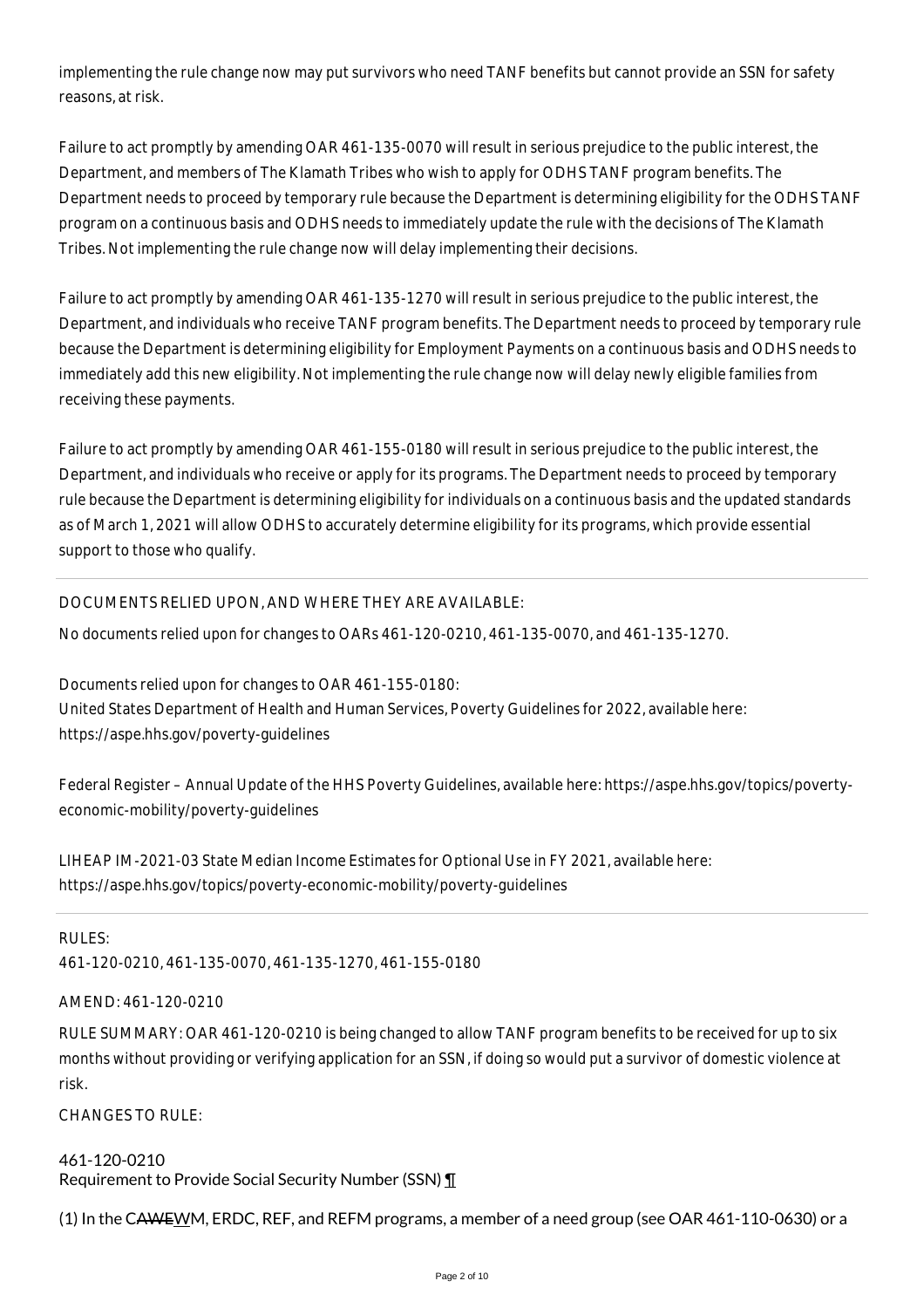benefit group (see OAR 461-110-0750) is not required to provide or apply for a social security number (SSN). In these programs, the Department may request that a member of the filing group (see OAR 461-110-0310) or need group provide an SSN on a voluntary basis.¶

(2) In the EA and TA-DVS programs, an individual must provide his or hetheir SSN if the individual can. [1]

(3) Except as provided in section (6) of this rule, in the OSIPM and QMB programs:¶

(a) An individual is not required to apply for or provide an SSN:¶

(A) If the individual does not have an SSN; and¶

(B) May only be issued an SSN for a valid non-work reason in accordance with 20 CFR 422.104.¶

(b) When subsection (a) does not apply, to be included in the benefit group, an individual must:¶

(A) Provide a valid SSN for the individual; or¶

(B) Apply for a number if the individual does not have a valid one and provide the SSN when it is received.¶

(4) Except as provided in sections (6) to (8) of this rule, in the SNAP program, to be included in the need group, an individual (other than an unborn) must:¶

(a) Provide a valid SSN for the individual; or¶

(b) Apply for a number if the individual does not have one and provide the SSN when it is received.¶

(5) In the TANF program:¶

(a) Except as provided in subsections (b) and (c) of this section, an individual must:¶

(A) Provide a valid SSN for the individual; or¶

(B) Provide verification of application for a SSN if the individual does not have one and provide the SSN within six months of the individual's initial TANF approval or by the end of the certification period (see OAR 461-001-0000), whichever is sooner.¶

(b) A child (see OAR 461-001-0000) born in an Oregon hospital is eligible for TANF benefits for six months following the child's date of birth or until the next redetermination of eligibility (see OAR 461-001-0000) of the filing group (see OAR 461-110-0310 and 461-110-0330), whichever is sooner.¶

(c) The requirement to provide an SSN, or verification of application for SSN, may be waived or postponed for up to six months for any member of the need group if the requirement would put a survivor of domestic violence (see OAR 461-001-0000) at risk.¶

(6) In the OSIPM, QMB, and SNAP programs, an individual is not required to apply for or provide an SSN if the individual is:¶

(a) A member of a religious sect or division of a religious sect that has continuously existed since December 31, 1950; and¶

(b) Adheres to its tenets or teachings that prohibit applying for or using an SSN.¶

(7) In the SNAP program, the requirement to apply for or provide the SSN is delayed as follows:¶

(a) An applicant eligible for expedited services may receive his or hetheir first full month's allotment without meeting the SSN requirement but must meet the requirement before receiving a second full month's allotment.¶ (b) Before applying for or providing an SSN, a newborn may be included in a benefit group for six months following the date the child is born or until the next recertification of the benefit group, whichever is later.¶ (8) In the SNAP program:¶

(a) An individual who refuses or fails without good cause (see subsection (c) of this section) to provide or apply for an SSN when required by this rule is ineligible to participate. This period of ineligibility continues until the individual provides the SSN to the Department.¶

(b) An individual may participate in SNAP for one month in addition to the month of application, if the individual can show good cause why the application for an SSN has not been completed. To continue to participate, the individual must continue to show good cause each month until the application for an SSN is complete with Social Security Administration.¶

(c) An individual meets the good cause requirement in subsections (a) and (b) of this section if the individual provides evidence or collateral information that the individual applied for or made every effort to supply the Social Security Administration with the necessary information to complete the application process. Delays due to illness not associated with a disability (see OAR 461-001-0015), lack of transportation, or temporary absence do not qualify as good cause under this rule.¶

(9) This rule authorizes or requires the collection of an SSN for each of the following purposes.¶

(a) The determination of eligibility for benefits. The SSN is used to verify income and other assets, and match with other state and federal records such as the Internal Revenue Service (IRS), Medicaid, child support, Social Security benefits, and unemployment benefits.¶

(b) The preparation of aggregate information and reports requested by funding sources for the program providing benefits.¶

(c) The operation of the program applied for or providing benefits.¶

(d) Conducting quality assessment and improvement activities.¶

(e) Verifying the correct amount of payments, recovering overpaid benefits, and identifying any individual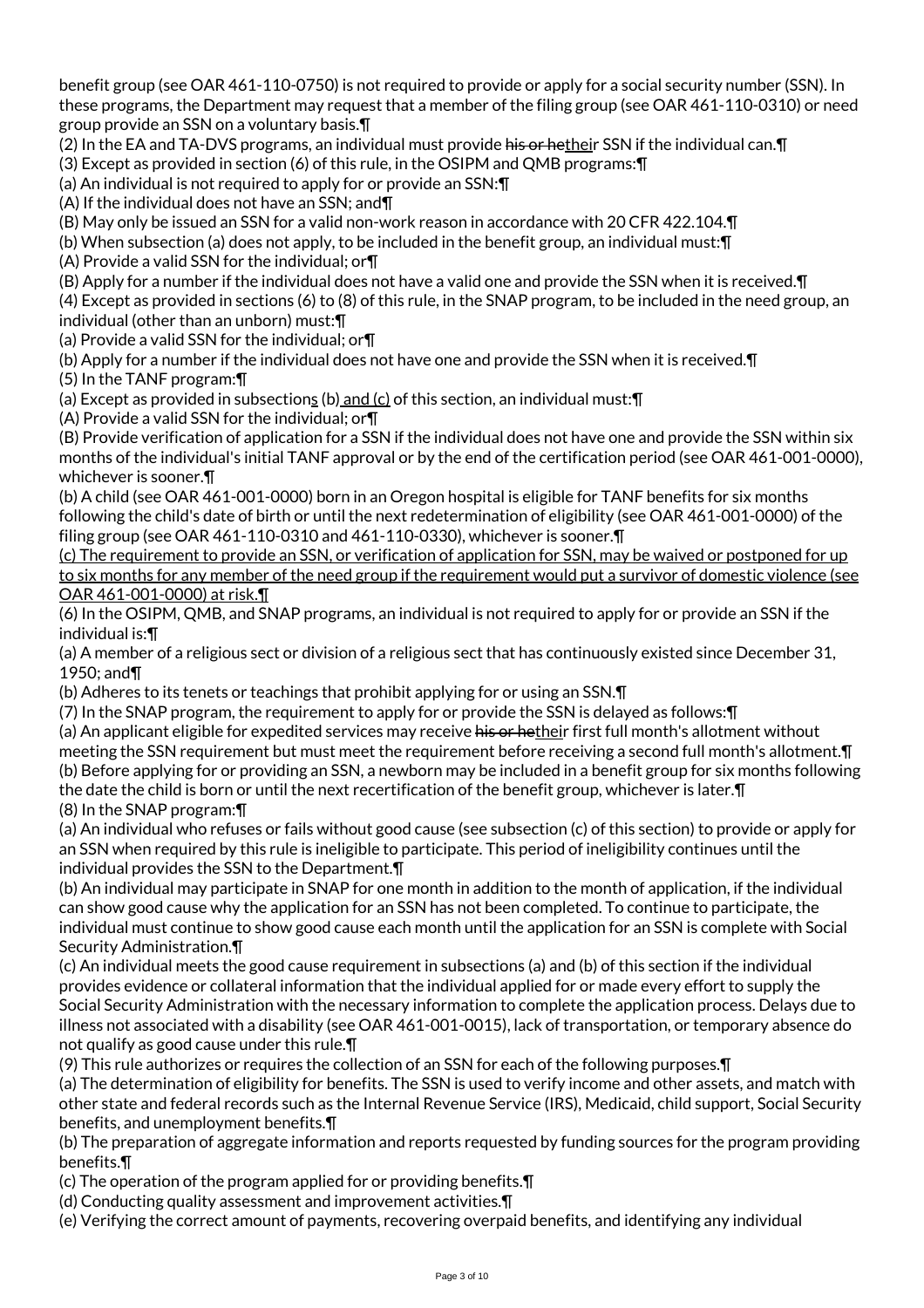receiving benefits in more than one household. Statutory/Other Authority: ORS 411.060, 411.070, 411.404, 411.706, 411.816, 412.014, 412.049 Statutes/Other Implemented: ORS 411.060, 411.070, 411.404, 411.704, 411.706, 411.816, 412.014, 412.049, 414.025, 414.826, 414.831, 414.839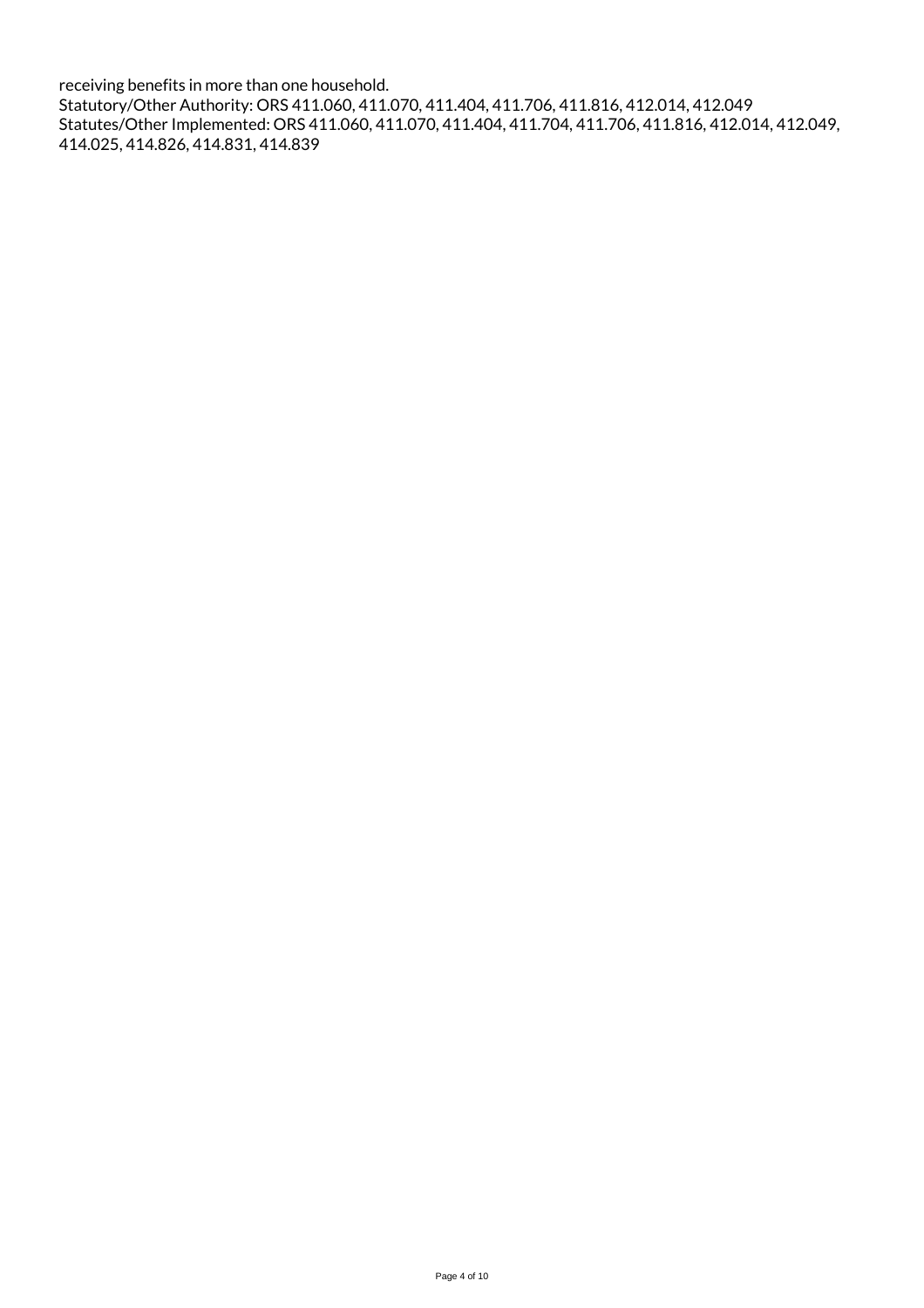### AMEND: 461-135-0070

RULE SUMMARY: OAR 461-135-0070 is being changed to remove language stating families who live in Klamath County and meet certain conditions are ineligible for Oregon Department of Human Services TANF program benefits and must apply for TANF with The Klamath Tribes. It is also being changed to make clear how disqualifications earned through The Klamath Tribes TANF program will be treated when a group applies for ODHS TANF. Lastly it is being changed to remove words with a gender and refer to The Confederated Tribes of Siletz Indians of Oregon by their chosen name.

CHANGES TO RULE:

461-135-0070 Specific Requirements; TANF ¶

(1) To be eligible for TANF program benefits:¶

(a) An individual must be one of the following:¶

(A) A dependent child (see OAR 461-001-0000). However, a dependent child for whom foster care payments are made is not eligible while the payments are being made for the dependent child.¶

(B) A caretaker relative (see OAR 461-001-0000) of an eligible dependent child when the caretaker relative:¶ (i) Is receiving TANF program benefits for the dependent child, or¶

(ii) Is applying for TANF program benefits for the dependent child.¶

(C) A caretaker relative of a dependent child, when the dependent child is ineligible for TANF program benefits because of one of the following reasons:¶

(i) The child is receiving SSI.¶

(ii) The child is in foster care, but is expected to return home within 30 days.¶

(D) A parent (see OAR 461-001-0000) of an unborn, as follows:¶

(i) For the TANF program, any parent whose only child is an unborn child once the <del>mother's p</del>regnancy has reached the calendar month before the month in which the due date falls.¶

(ii) For the TANF program, the parent of an unborn child, if there is another dependent child in the filing group.¶ (b) Unless the individual is exempt from JOBS participation and JOBS disqualification under OAR 461-130-0310, an individual must demonstrate two-consecutive weeks of cooperation in appropriate activities (see OAR 461- 001-0025) if:¶

(A) TANF program benefits had closed within the prior three consecutive calendar months from the filing date (see OAR 461-115-0040) for TANF with an active level 1 through level 4 TANF program disqualification (see OAR 461-130-0330 and 461-135-0085); or¶

(B) The filing date for TANF program benefits is within the prior three consecutive calendar months after the end of a two consecutive month period of TANF ineligibility according to OAR 461-130-0330(5)(e).¶ (2) As used in this rule:¶

(a) Except as provided otherwise in this section, "good cause" means a reasonable person of normal sensitivity, exercising ordinary common sense under similar circumstances, would have --¶

(A) Quit work, including in anticipation of discharge;¶

(B) Participated in behavior leading to the individual's discharge; or¶

(C) Voluntarily reduced work hours.¶

(b) For an individual with a physical or mental impairment (as defined at 29 CFR 1630.2(h)), except as provided otherwise in subsection (c) of this section, "good cause" for leaving work means that a reasonable person with the characteristics and qualities of such individual under similar circumstances would have --¶

(A) Quit work, including in anticipation of discharge;¶

(B) Participated in behavior leading to the individual's discharge; or¶

(C) Voluntarily reduced work hours.¶

(c) There is no "good cause" if the reason for separation from employment is a labor dispute.¶

(3) Except as provided under section (4) of this rule, a need group (see OAR 461-110-0630) is not eligible for TANF program benefits for 120 days from the date a parent or caretaker relative was separated from or voluntarily reduced work hours at his or hetheir last employment in which a parent or caretaker relative in the need group was hired to work 100 or more hours per month or worked or was scheduled to work 100 or more hours in the last full calendar month of employment. This applies at initial certification, recertification, and is a condition of ongoing eligibility (see OAR 461-001-0000).¶

(4) A need group (see OAR 461-110-0630) may not be reduced or denied TANF program benefits based on section (3) of this rule if the parent or caretaker relative is one of the following:¶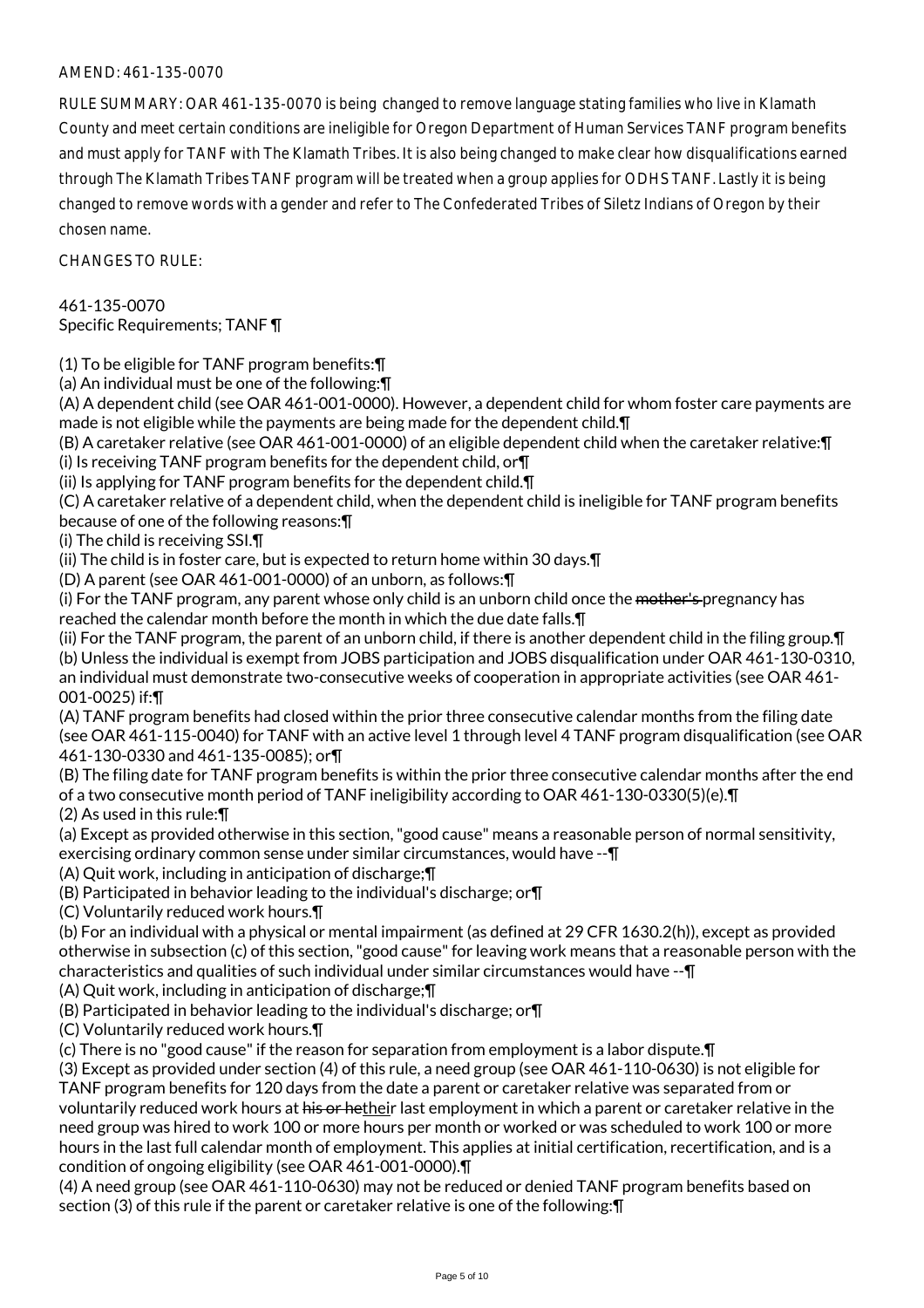(a) A teen parent (see OAR 461-001-0000) returning to high school or equivalent.¶

(b) An individual fleeing from or at risk of domestic violence (see OAR 461-001-0000).¶

(c) An individual who is pregnant and the pregnancy has reached the first of the calendar month prior to the month in which the due date falls.¶

(d) An individual who is pregnant and experiencing medical complications due to the pregnancy that prohibit participation in activities of the program and are documented by a qualified and appropriate professional.¶

(e) An individual unable to work due to a disability or medical condition documented by a qualified and appropriate professional, and which is expected to last for 30 days or more from the filing date for TANF program benefits.¶

(f) An individual who was separated from employment for a reason the Department determines is good cause as defined in section (2) of this rule.¶

(g) An individual who was separated from employment as a result of a layoff.¶

(5) A family is ineligible for TANF program benefits iMembers of tThe family meets the requirements of all of the following subsections:¶

(a) The family lives in Klamath County.¶

(b) The family meets any Klamath Tribes may apply for either The Klamath Tribes TANF program of t the following conditions:¶

(A) The family has a single custodial parent who is a member of the Klamath Tribes, or the single custodial parent is not a Klamath Tribes member and at least 50 percent of the dependent children are Klamath Tribes members;ODHS TANF program.¶

(a) A Level 1 or Level 2 Klamath Tribes TANF program benefit disqualification does not establish an ODHS TANF program disqualification.¶

(Bb) The For family has two custodial parents (see OAR 461-001-0000) who are members of the Klamath Tribes, or only one of the two custodial parents is a Klamath Tribes member and at least 50 percent of the dependent children are Klamath Tribes members; or¶

(C) The family has a caretaker relative who is not the custodial parent and at least 50 percent of the dependent children are Klamath Tribes members.¶

(c) The family is eligible for the Klamath Tribes TANF program or would be eligible for the Klamath Tribes TANF program if not for the failure of the family to cooperate with program requirements.¶

(6) Aies whose Klamath Tribes TANF program benefits have been closed due to failure to comply with program requirements:¶

(A) The Klamath Tribes TANF program shall decide if the family may receive TANF from the ODHS TANF program (if eligible under Chapter 461).¶

(B) If the Klamath Tribes TANF program decides the family may receive TANF from ODHS, the ODHS TANF benefits shall be initially approved with no ODHS TANF program disqualification.¶

(6) For the Confederated Tribes of Siletz Indians of Oregon, a family is ineligible for ODHS TANF program benefits if all of the following subsections apply to the family:¶

(a) A parent, caretaker relative, or child is a member of the Siletz TribThe (Confederated Tribes of Siletz Indians of Oregon) and lives in one of the eleven service area counties: Benton, Clackamas, Lane, Lincoln, Linn, Marion, Multnomah, Polk, Tillamook, Washington, or Yamhill counties.¶

(b) The family includes members who are living in the same household and at least one of the following paragraphs applies:¶

(A) A two-parent family with one enrolled Siletz tribal member with a shared dependent.¶

(B) A single-parent family with one enrolled Siletz tribal member.¶

(C) A non-needy caretaker relative or essential person with one enrolled Siletz tribal member who is a minor.¶

(D) A pregnant enrolled Siletz tribal member in their eighth month of pregnancy.¶

(c) The family is eligible for the Siletz Tribes TANF program or would be eligible for the Siletz Tribes TANF program if not for the failure of the family to cooperate with Siletz TANF program requirements.¶

(7) If a parent or caretaker relative covered by section  $(5)$  or  $(6)$  of this rule fails to follow through with a

Department referral to  $\frac{1}{2}$ he KlamathConfederated Tribes orf Siletz Triballndians of Oregon TANF program, the entire filing group is ineligible for **ODHS** TANF program benefits.

Statutory/Other Authority: ORS 409.050, 411.060, 411.070, 411.400, 411.404, 412.006, 412.016, 412.049, 412.124

Statutes/Other Implemented: ORS 409.010, 411.060, 411.070, 411.400, 411.404, 412.006, 412.016, 412.049, 412.064, 412.124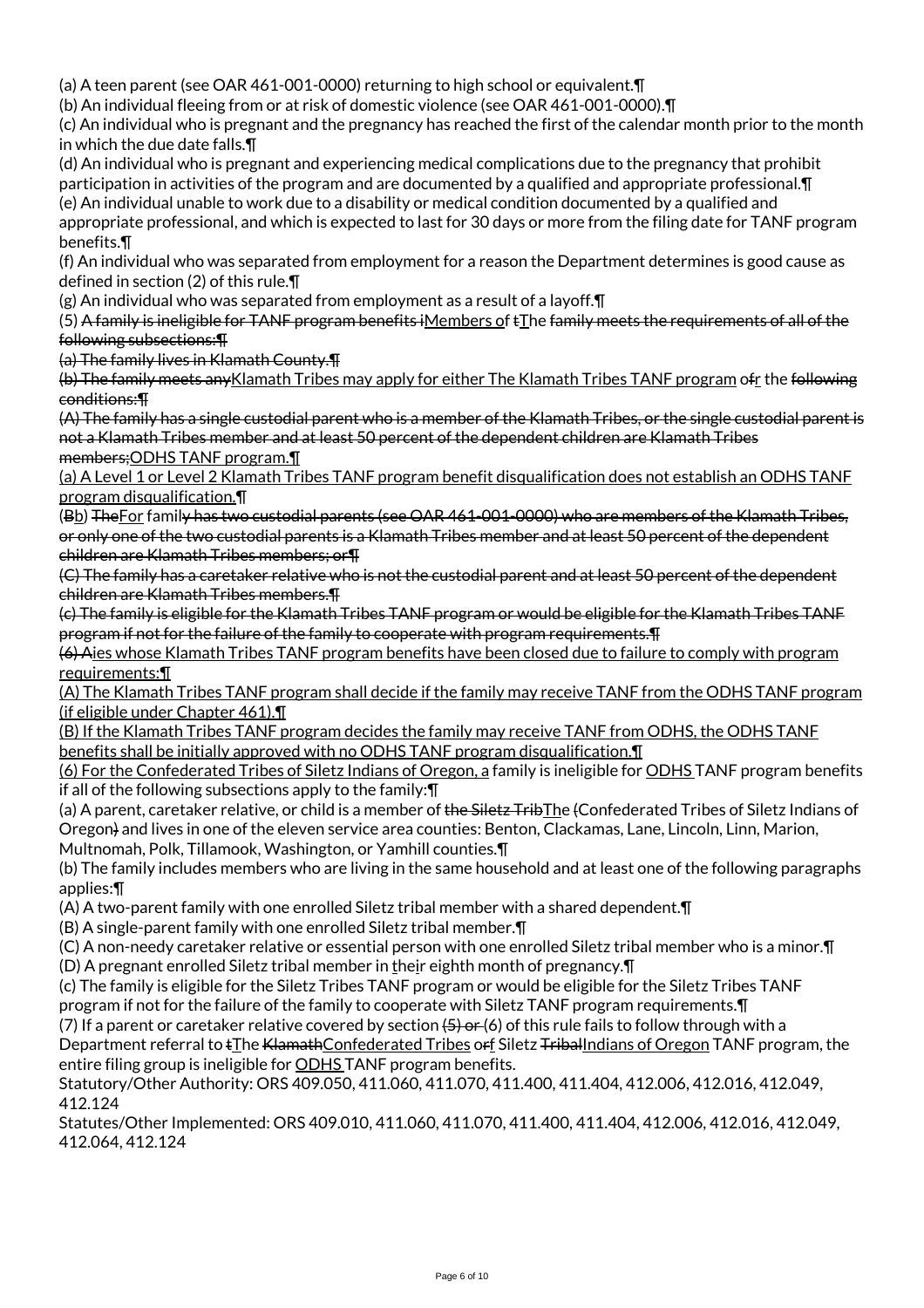## AMEND: 461-135-1270

RULE SUMMARY: OAR 461-135-1270 is being changed to expand TANF program closure reasons that qualify a group to receive Employment Payments. Individuals who have been JOBS eligible or JOBS volunteer whose TANF case closed due to their TANF benefit amount being reduce to less than \$10.00 after gaining employment, will now be Employment Payment eligible.

CHANGES TO RULE:

461-135-1270 Specific Requirements; Employment Payments ¶

(1) Effective April 1, 2016, a benefit group (see OAR 461-110-0630) that includes an individual who meets the requirements in section (2) of this rule is eligible to receive \$225 in Employment Payments (see OAR 461-001- 0025) paid over three months as provided in section (3) of this rule.¶

(2) To be eligible for three months of Employment Payments, an individual in the benefit group (see OAR 461-110- 0750) or an individual not in the benefit group due to the time limit in OAR 461-135-0071 must meet all of the following requirements:¶

(a) Have obtained unsubsidized paid employment and reported it timely.¶

(b) Have been a JOBS eligible or JOBS volunteer (see OAR 461-130-0310) individual who closed TANF for one of the following reasons:¶

(A) Became ineligible for the Pre-TANF, SFPSS or TANF programs due to income above the applicable income standard in OAR 461-155-0030.¶

(B) Became ineligible for the Pre-TANF, SFPSS or TANF programs due to TANF benefit amount being less than \$10.00 in accordance with OAR 461-165-0060.¶

(C) Voluntarily closed TANF to avoid accruing time toward the time limit in OAR 461-135-0071.¶

(CD) Voluntarily closed TANF to be eligible for TBA (see OAR 461-135-0506).¶

(c) Meet the TANF residency requirements in OAR 461-120-0010.¶

(d) Remain at or below 350 percent FPL in OAR 461-155-0180.¶

(3) Employment Payments begin the month following the month in which Pre-TANF, SFPSS, or TANF benefits close. Payments are limited to one payment per month per benefit group. Payments may not be prorated and are paid in the following amounts and order:¶

(a) \$100 the first month after benefits close.¶

(b) \$75 the second month after benefits close.¶

(c) \$50 the third month after benefits close.¶

(4) An individual receiving Employment Payments is not eligible for JOBS Plus or JPI (see OAR 461-135-1260).¶

(5) Employment Payments end when an individual:¶

(a) Is approved for REF, Pre-TANF, SFPSS, or TANF program benefits;¶

(b) Is a member of a filing group (see OAR 461-110-0330) approved for REF, Pre-TANF, SFPSS, or TANF program benefits; or¶

(c) Loses unsubsidized paid employment and the loss is verified by the Department.

Statutory/Other Authority: ORS 409.050, 411.060, 411.070, 412.049, 412.124

Statutes/Other Implemented: ORS 409.050, 411.060, 411.070, 412.049, 412.124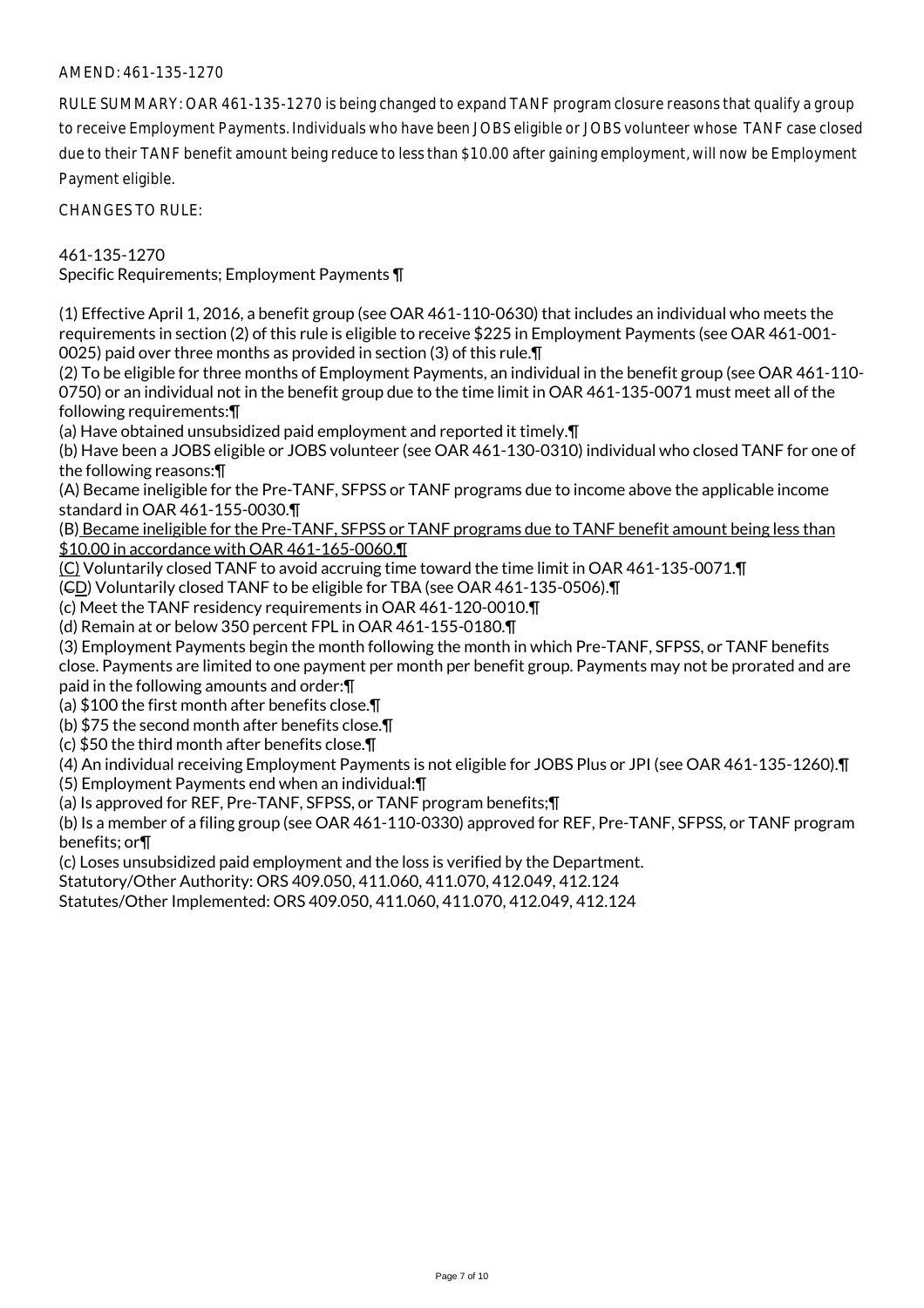#### AMEND: 461-155-0180

RULE SUMMARY: OAR 461-155-0180 is being amended to adjust the 185 percent, 200 percent, and 250 percent income standards to reflect the annual update to the Federal Poverty Level (FPL). It is also being amended to adjust the 85 percent income standard to reflect the annual update to the state median income. These amendments keep Oregon in line with current federal and state standards for Department Self-Sufficiency Programs. It is also being changed to add the month in which each FPL is updated annually.

CHANGES TO RULE:

#### 461-155-0180 Income Standards; Not OSIP, OSIPM, QMB ¶

(1) A Department program may cite this rule if the program uses a monthly income standard based on the federal poverty level or state median income. The standards in this rule are effective as of October 1, 2021, except as provided otherwise.¶ (2) A monthly income standard set at 100 percent of the 2021 federal poverty level, and updated every October, is set at the following amounts: ¶ Size of Group&&&&&Standard ¶ 1&&&&&&&&&&\$ 1,074¶ 2&&&&&&&&&& 1,452¶ 3&&&&&&&&&& 1,830¶ 4&&&&&&&&&& 2,209¶ 5&&&&&&&&&& 2,587¶ 6&&&&&&&&&& 2,965¶ 7&&&&&&&&&& 3,344¶ 8&&&&&&&&&& 3,722¶ 9&&&&&&&&&& 4,101¶ 10&&&&&&&&&.. 4,480¶ +1&&&&&&&&&... +379¶ (3) A monthly income standard set at 130 percent of the 2021 federal poverty level, and updated every October is set at the following amounts:¶ Size of Group&&&&&Standard¶ 1&&&&&&&&&&\$ 1,396¶ 2&&&&&&&&&& 1,888¶ 3&&&&&&&&&& 2,379¶ 4&&&&&&&&&& 2,871¶ 5&&&&&&&&&& 3,363¶ 6&&&&&&&&&& 3,855¶ 7&&&&&&&&&& 4,347¶ 8&&&&&&&&&& 4,839¶ 9&&&&&&&&&& 5,331¶ 10&&&&&&&&&.. 5,823¶ +1&&&&&&&&&... +492¶ (4) A monthly income standard set at 165 percent of the 2021 federal poverty level, and updated every October, is set at the following amounts: ¶ Size of Group&&&&&Standard¶ 1&&&&&&&&&&\$ 1,771¶ 2&&&&&&&&&& 2,396¶ 3&&&&&&&&&& 3,020¶ 4&&&&&&&&&& 3,644¶ 5&&&&&&&&&& 4,268¶ 6&&&&&&&&&& 4,893¶ 7&&&&&&&&&& 5,517¶ 8&&&&&&&&&& 6,141¶ +1&&&&&&&&&... +625¶ (5) A monthly income standard set at 185 percent of the 20212 federal poverty level, and updated every March, is set at the following amounts: ¶ Size of Group&&&&&Standard¶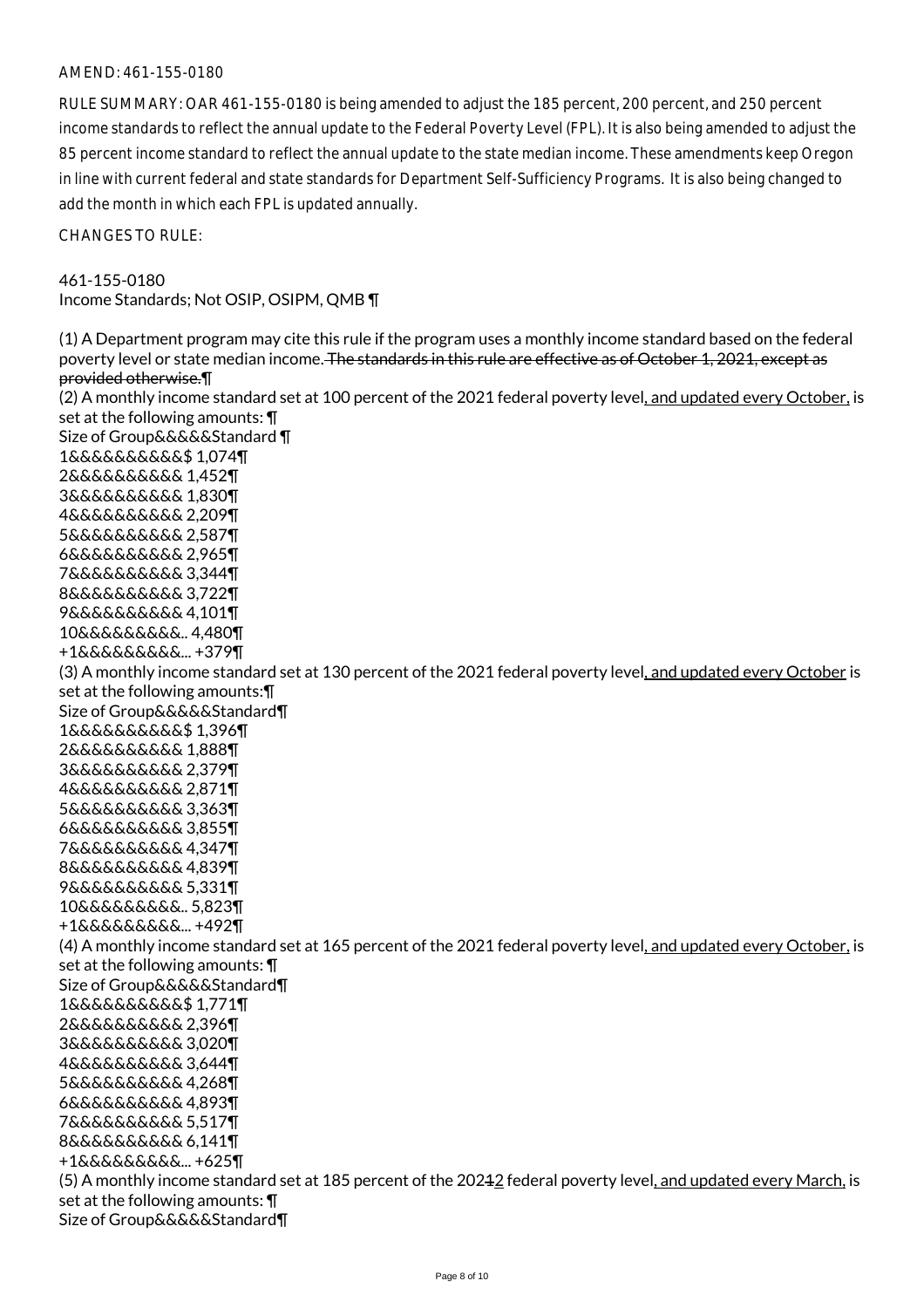1&&&&&&&&&&\$ 1,982,096¶ 2&&&&&&&&&& 2,686823¶ 3&&&&&&&&&& 3,386551¶ 4&&&&&&&&&& 4,086279¶ 5&&&&&&&&&& 4,785,006¶ 6&&&&&&&&&& 5,486734¶ 7&&&&&&&&&& 6,186462¶ 8&&&&&&&&&& 6,8867,189¶ 9&&&&&&&&&& 7,586917¶ 10&&&&&&&&&.. 8,286645¶ +1&&&&&&&&&... +70028¶ (6) A monthly income standard set at 200 percent of the 20212 federal poverty level, and updated every March, is set at the following amounts: ¶ Size of Group&&&&&Standard¶ 1&&&&&&&&&&\$ 2,147265¶ 2&&&&&&&&&& 2,9043,052¶ 3&&&&&&&&&& 3,660839¶ 4&&&&&&&&&& 4,417625¶ 5&&&&&&&&&& 5,174412¶ 6&&&&&&&&&& 5,9306,199¶ 7&&&&&&&&&& 6,687985¶ 8&&&&&&&&&& 7,444772¶ +1&&&&&&&&&... +7587¶ (7) A monthly income standard set at 250 percent of the 20212 federal poverty level, and updated every March, is set at the following amounts: ¶ Size of Group&&&&&Standard¶ 1&&&&&&&&&&\$ 2,684832¶ 2&&&&&&&&&& 3,630815¶ 3&&&&&&&&&& 4,575798¶ 4&&&&&&&&&& 5,521782¶ 5&&&&&&&&&& 6,467765¶ 6&&&&&&&&&& 7,413748¶ 7&&&&&&&&&& 8,359732¶ 8&&&&&&&&&& 9,30715¶ (8) A monthly income standard set at 350 percent of the 2021 federal poverty level, and updated every October, is set at the following amounts: ¶ Size of Group&&&&&Standard ¶ 1&&&&&&&&&&\$ 3,757¶ 2&&&&&&&&&& 5,081¶ 3&&&&&&&&&& 6,405¶ 4&&&&&&&&&& 7,730¶ 5&&&&&&&&&& 9,054¶ 6&&&&&&&&&& 10,378¶ 7&&&&&&&&&& 11,702¶ 8&&&&&&&&&& 13,026¶ 9&&&&&&&&&& 14,351¶ 10&&&&&&&&&.. 15,676¶ +1&&&&&&&&&... +1,325¶ (9) A monthly income standard set at 85 percent of the 20242 state median income, and updated every March, is set at the following amounts: ¶ Size of Group&&&&&Standard¶ 2&&&&&&&&&&\$ 4,293531¶ 3&&&&&&&&&& 5,303596¶ 4&&&&&&&&&& 6,313662¶ 5&&&&&&&&&& 7,323728¶ 6&&&&&&&&&& 8,333794¶ 7&&&&&&&&&& 8,523994¶ 8&&&&&&&&&& 8,7129,194¶ (10) A monthly Disaster Supplemental Nutrition Assistance Program (DSNAP) income standard is set at the